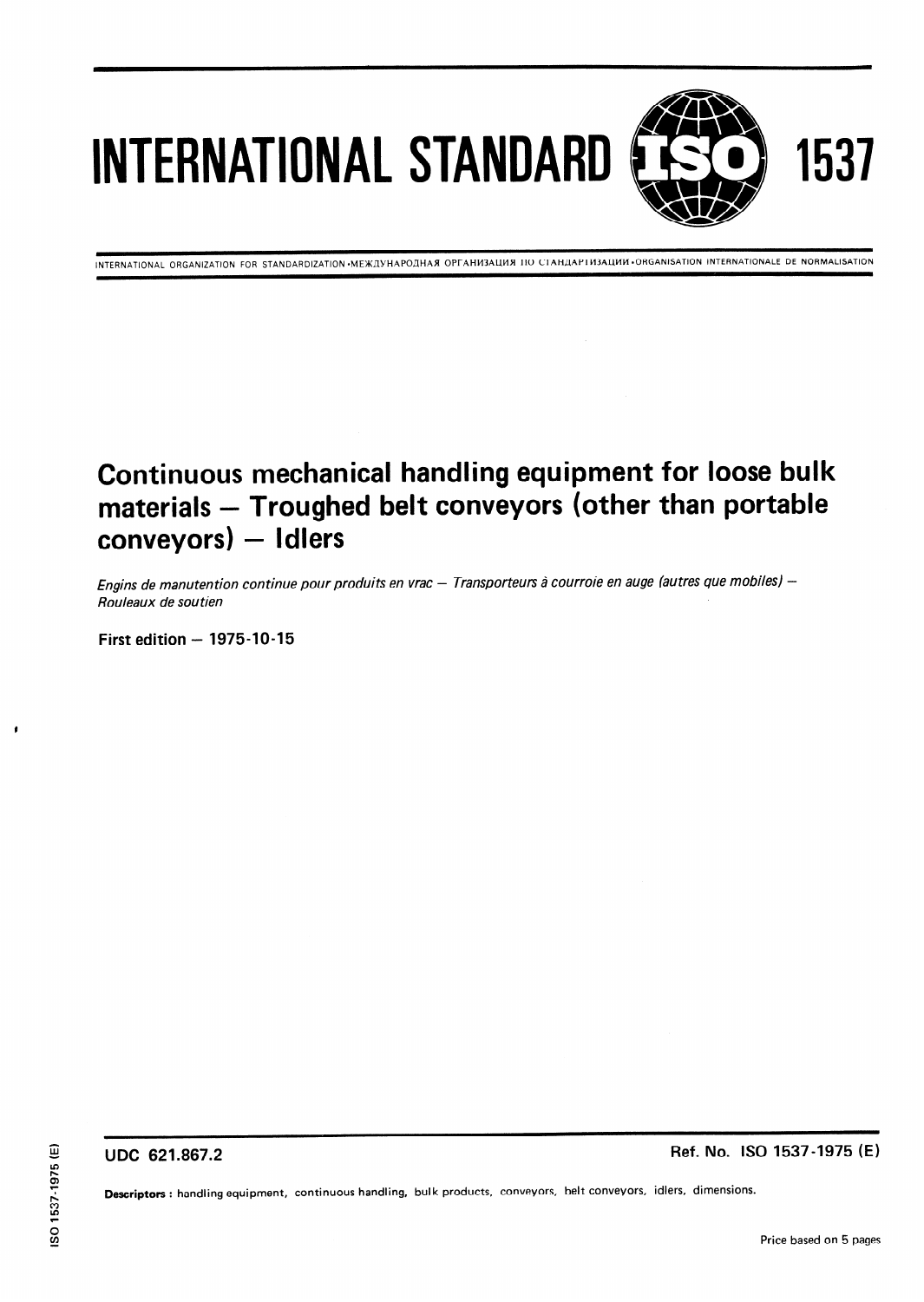### FOREWORD

ISO (the International Organization for Standardization) is a worldwide federation of national standards institutes (ISO Member Bodies). The work of developing International Standards is carried out through ISO Technical Committees. Every Member Body interested in a subject for which a Technical Committee has been set up has the right to be represented on that Committee. International organizations, governmental and non-governmental, in liaison with ISO, also take part in the work.

Draft International Standards adopted by the Technical Committees are circulated to the Member Bodies for approval before their acceptance as International Standards by the ISO Council.

Prior to 1972, the results of the work of the Technical Committees were published  $VEW$ as ISO Recommendations; these documents are now in the process of being as ISO Recommendations; these documents are now in the process of being<br>transformed into International Standards. As part of this process, Technical) Committee ISO/TC 101 has reviewed ISO Recommendation R 1537 and found it technically suitable for transformation. International Standard 1SO 1537 therefore replaces ISO Recommendation R11537-1970 to which it is technically identical 2866-430c-40f9-bafb-

ISO Recommendation R 1537 was approved by the Member Bodies of the e7faa082de13/iso-1537-1975following countries :

| Belgium             | Greece                | Spain          |
|---------------------|-----------------------|----------------|
| Canada              | India                 | Sweden         |
| Colombia            | Israel                | Switzerland    |
| Czechoslovakia      | Italv                 | Thailand       |
| Eqypt, Arab Rep. of | Netherlands           | Turkey         |
| Finland             | New Zealand           | United Kingdom |
| France              | Norway                | <b>U.S.A.</b>  |
| Germany             | South Africa, Rep. of | U.S.S.R.       |

The Member Body of the fol lowing country expressed disapproval of the Recommendation on technical grounds :

Japan

No Member Body disapproved the transformation of ISO/R 1537 into an International Standard.

© International Organization for Standardization, 1975 .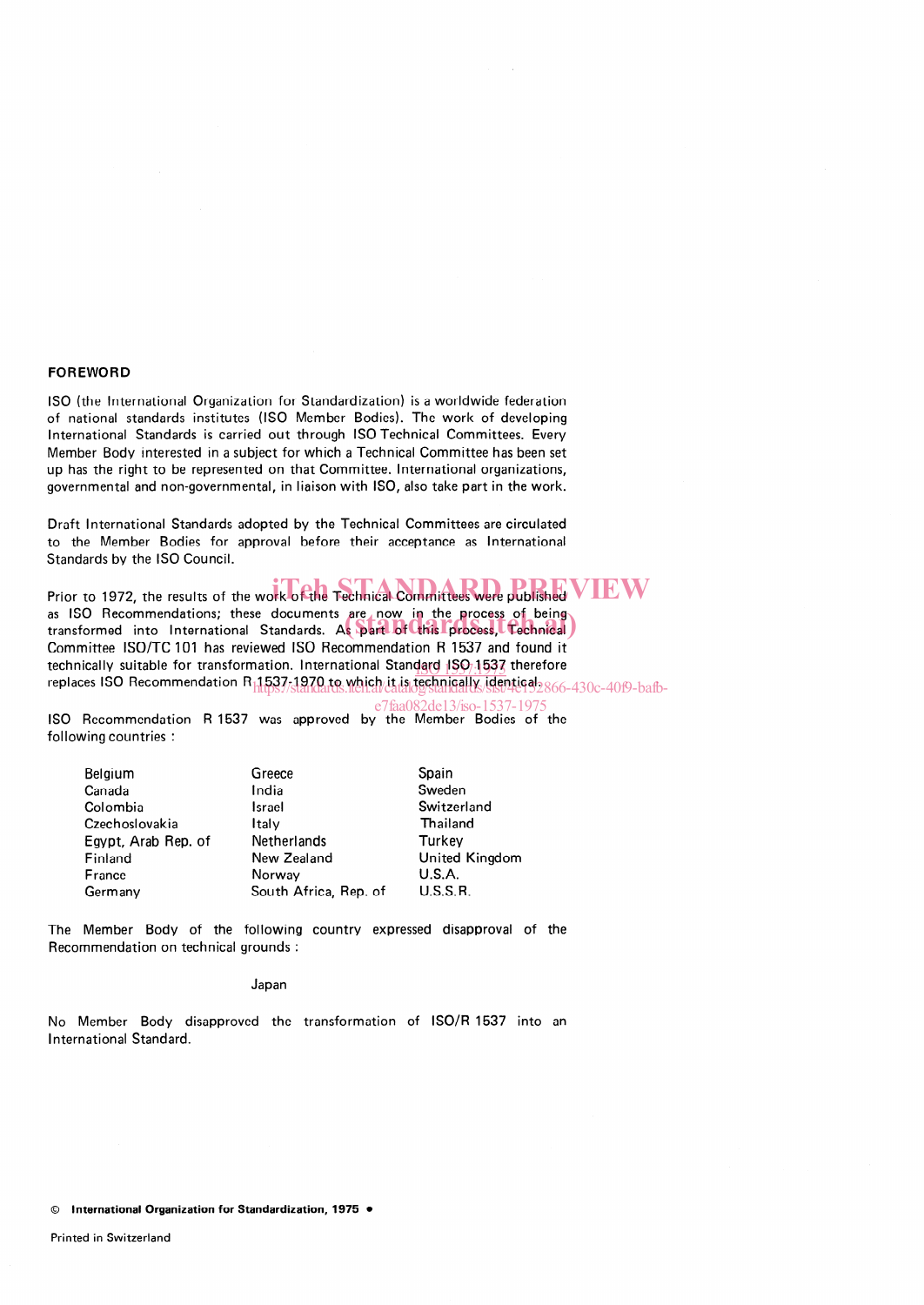Continuous mechanical handling equipment for loose bulk materials - Troughed belt conveyors (other than portable conveyors) - Idlers

### 1 SCOPE AND FIELD OF APPLICATION

4.1.2 Other materials

This International Standard specifies the dimensions of D RePsubject of Jdlers m idlers and their arrangement and clearances for troughed idiers and their arrangement and clearances for troughed<br>belt conveyors (other than portable conveyors) with three S.iteh.ai) carrying idlers. The subject of idlers made of other materials will be considered at a later date. 4.2 Dimensions

ISO 1537:1975

### 2 REFERENCE

https://standards.iteh.ai/catalog/standards/sist/4e2.328E8ternal\_diameters, d<sub>1</sub>, of carrying idlers and returr e7faa082de13/iso-1537dlers5

ISO 64, Steel tubes - Outside diameters.

### 3 CLASSIFICATION

Idlers for belts include

a) carrying idlers in line, of equal length, supporting the carrying belt;

b) return idlers of two types, supporting the return belt, namely :

1) with one single return idler;

2) with one set of two return idlers of equal length, the axes of which are equally inclined to the horizontal to form a V. The angle of inclination is  $10^\circ$ .

The latter arrangement is applicable to conveyors with belts at least 800 mm wide.

### 4 SPECIFICATIONS

### 4.1 Materials

#### 4.1.1 Steel

Where the idlers, carrying and return, are constructed from steel tubes, their diameters shall be extracted from ISO 64 (see table 1).

l\*-

FIGURE 1 - Idler

TABLE 1 - External diameters,  $d_1$ , of carrying idlers and return idlers

| mm    | in   |
|-------|------|
| 63,5  | 21/2 |
| 76,1  | 3    |
| 88,9  | 31/2 |
| 101,6 | 4    |
| 108   | 41/4 |
| 127   | 5    |
| 133   | 51/4 |
| 152,4 | 6    |
| 159   | 61/4 |
| 168,3 | 65/8 |
| 193,7 | 75/8 |
| 219,1 | 85/8 |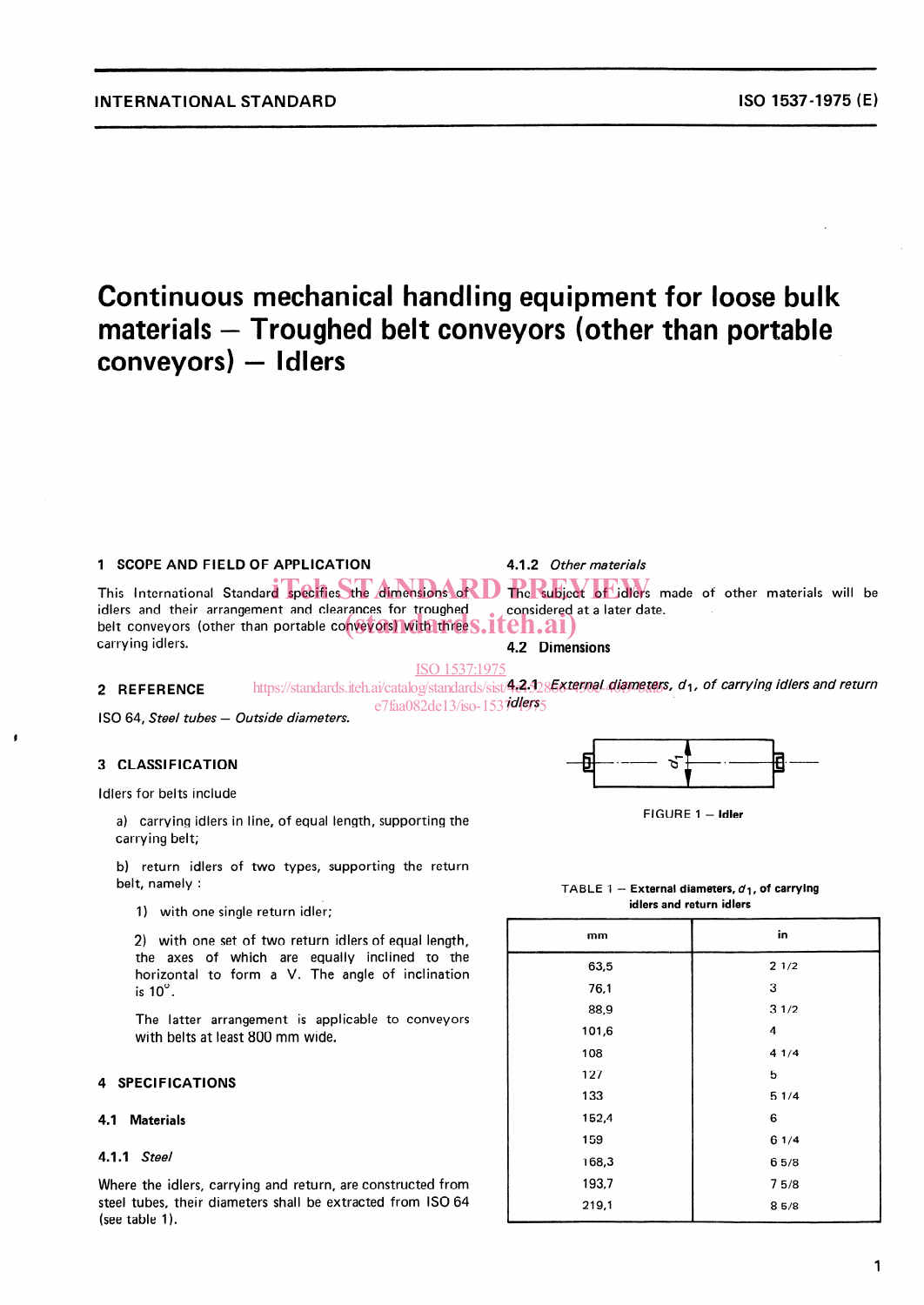### 4.2.2 Lengths

These lengths are applicable to fixed conveyors; other lengths may be necessary for field conveyors.

### 4.2.2.1 LENGTHS OF CARRYING IDLERS

Table 2 gives the lengths of carrying idlers suitable for troughed belt conveyors using a centre idler and two side idlers in line.



e7faa082de13/iso-1537-1975

| Belt widths <sup>1)</sup><br>ь |    | <b>Carrying idlers</b><br>$\frac{1}{3}$ |        |  |
|--------------------------------|----|-----------------------------------------|--------|--|
| mm                             | in | mm                                      | in     |  |
| 400                            | 16 | 160                                     | 61/4   |  |
| 500                            | 20 | 200                                     | 8      |  |
| 650                            | 26 | 250                                     | 10     |  |
| 800                            | 32 | 315                                     | 125/8  |  |
| 1 000                          | 40 | 380                                     | 15 1/4 |  |
| 1 200                          | 48 | 465                                     | 185/8  |  |
| 1400                           | 56 | 530                                     | 211/4  |  |
| 1600                           | 64 | 600                                     | 24     |  |
| 1800                           | 72 | 670                                     | 265/8  |  |
| 2000                           | 80 | 750                                     | 29 1/4 |  |

#### TABLE 2 - Lengths of carrying idlers

1) See ISO/R 251, Widths and lengths of conveyor belts.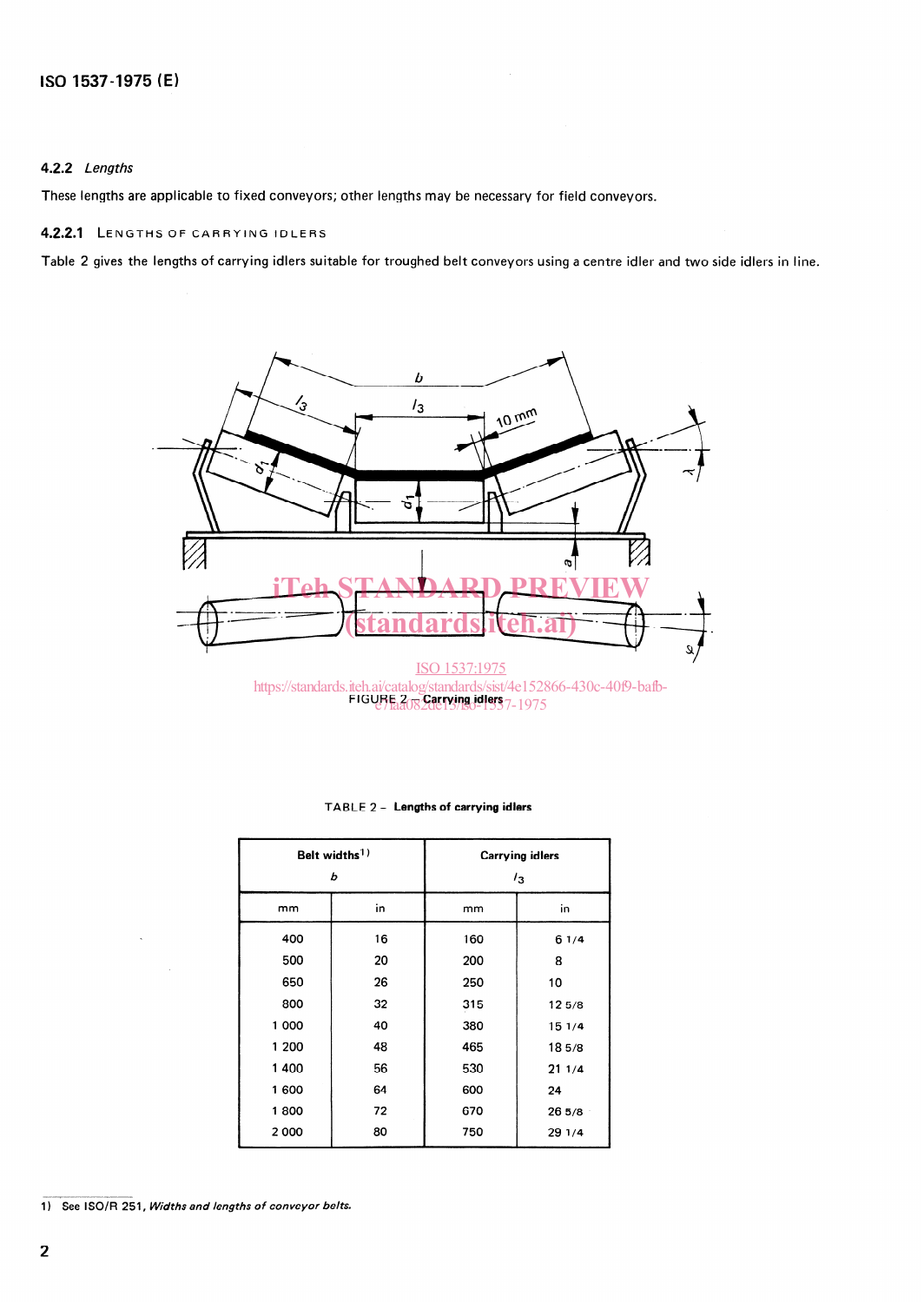### 4.2.2.2 LENGTHS OF RETURN IDLERS

Table 3 gives the lengths of the return idlers for the two following arrangements :

- a) one single return idler (see figure 3);
- b) one set of two return idlers in V form (see figure 4).



FIGURE 3 - One return idler



### FIGUR<mark>E40–1 Two retur</mark>n idlers in V forr

https://standards.iteh.ai/catalog/standards/sist/4e152866-430c-40f9-bafb-

| e7faa082de13/iso-1537-1975           |
|--------------------------------------|
| TABLE $3$ - Lengths of return idlers |
|                                      |

| <b>Belt widths</b><br>b |    | <b>Return idlers</b>        |    |                             |       |  |
|-------------------------|----|-----------------------------|----|-----------------------------|-------|--|
|                         |    | one idler<br>$\mathbf{I}_1$ |    | two idlers<br>$l_2$         |       |  |
| mm                      | in | mm                          | in | mm                          | in    |  |
| 400                     | 16 | 500                         | 20 |                             |       |  |
| 500                     | 20 | 600                         | 24 |                             |       |  |
| 650                     | 26 | 750                         | 30 |                             |       |  |
| 800                     | 32 | 950                         | 38 | 465                         | 185/8 |  |
| 1000                    | 40 | 1 1 5 0                     | 46 | 600                         | 24    |  |
| 1 200                   | 48 | 1400                        | 56 | $700(670)^{1}$              | 28    |  |
| 1400                    | 56 | 1 600                       | 64 | 800 (750) <sup>1)</sup>     |       |  |
| 1600                    | 64 | 1800                        | 72 | 900                         | 36    |  |
| 1800                    | 72 | 2000                        | 80 | 1 000                       | 40    |  |
| 2000                    | 80 | 2 200                       | 88 | 1 100 (1 150) <sup>1)</sup> | 44    |  |

<sup>1)</sup> These values are employed for conveyors used in and supplied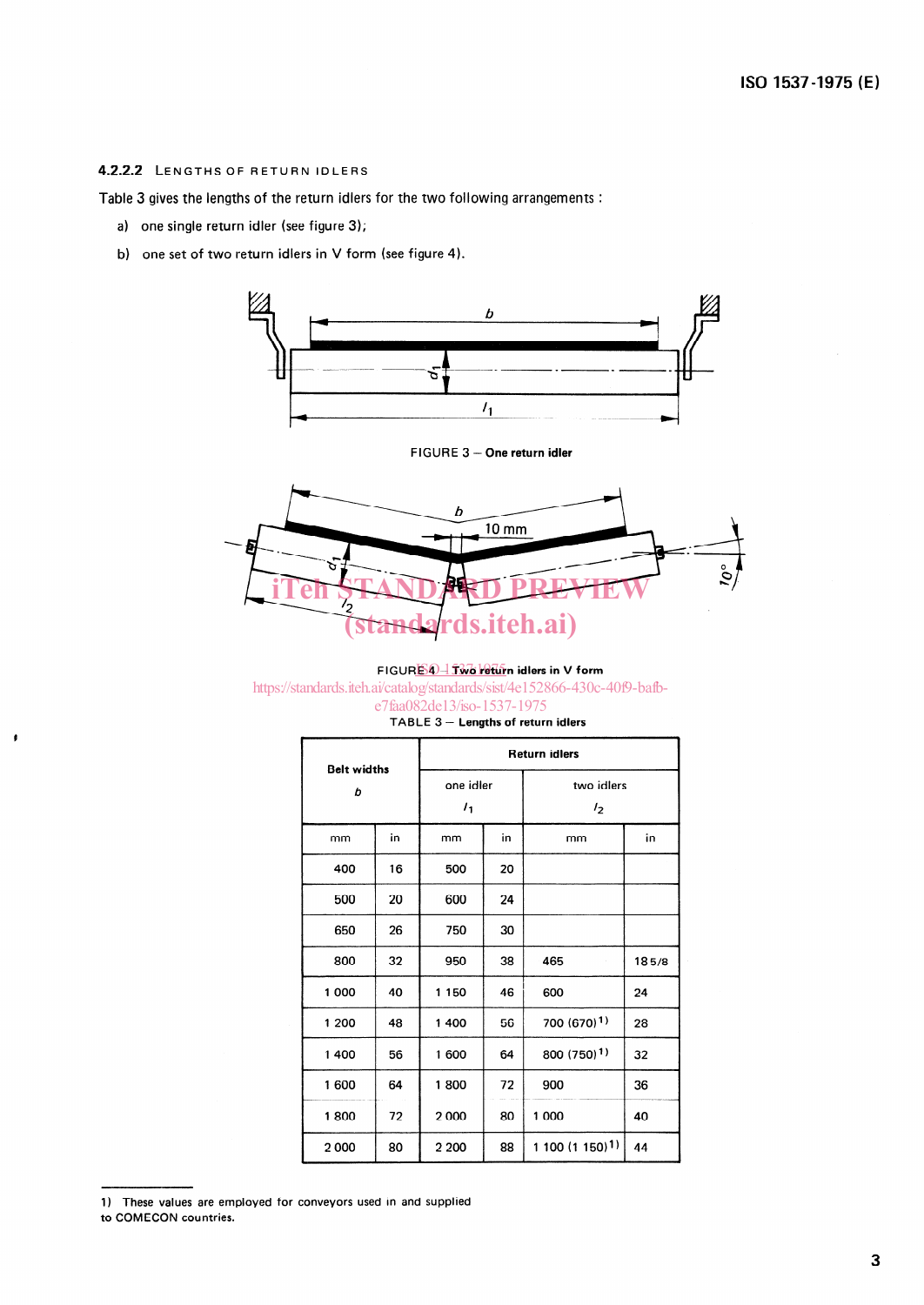### 4.2.3 Spindle ends



FIGURE 5 - Spindle end without added end cap FIGURE 6 - Spindle end with added end cap

The standard dimensions for spindle ends are

- $-$  diameter  $d_2$ ;
- diameter  $d_3$ , corresponding to the inner diameter of the bearing;
- partial lengths  $m$  and  $n$ ;
- width on flats  $b_1$ .

### iTeh STANDARD PREVIEW (standards.iteh.ai)

### TABLE 4 — Spindle end<mark>s⊖ Dtm̃ensions</mark> in millimetr

| e                                       | ולפאי | 3/1821537 | 107 | m | n <sup>1</sup> |  |
|-----------------------------------------|-------|-----------|-----|---|----------------|--|
| without added end cap<br>(see figure 5) | 20    | 20        | 14  | 4 | 9              |  |
|                                         | 25    | 25        | 18  | 4 | 12             |  |
|                                         | 30    | 30        | 22  | 4 | 12             |  |
|                                         | 40    | 40        | 32  | 4 | 12             |  |
| with added end cap<br>(see figure 6)    | 35    | 20        | 30  | 4 | 10             |  |
|                                         | 45    | 25 (30)   | 38  | 4 | 12             |  |

TABLE 5 - Spindle ends - Dimensions in inches

|                                         | $d_2$            | $a_3$           | b1               | m    | $n^{2}$        |  |  |  |
|-----------------------------------------|------------------|-----------------|------------------|------|----------------|--|--|--|
|                                         | 25/32 or 51/64   | 25/32 or 51/64  | 35/64 or 9/16    | 5/32 | 11/32 or 23/64 |  |  |  |
| without added end cap<br>(see figure 5) | 63/64            | 63/64           | 45/64 or 23/32   | 5/32 | 15/32 or 31/64 |  |  |  |
|                                         | 13/16            | 13/16           | 55/64 or 7/8     | 5/32 | 15/32 or 31/64 |  |  |  |
|                                         | 19/16 or 137/64  | 19/16 or 137/64 | 1 11/64          | 5/32 | 15/32 or 31/64 |  |  |  |
| with added end cap                      | 13/8             | 25/32 or 51/64  | 13/16            | 5/32 | 25/64          |  |  |  |
| (see figure 6)                          | 49/64 or 1 25/32 | 63/64 (1 3/16)  | 1 31/64 or 1 1/2 | 5/32 | 15/32 or 31/64 |  |  |  |

<sup>1)</sup> For return idlers, the dimension  $n + 10$  mm is allowed.

<sup>2)</sup> For return idlers, the dimension  $n + 25/64$  in is allowed.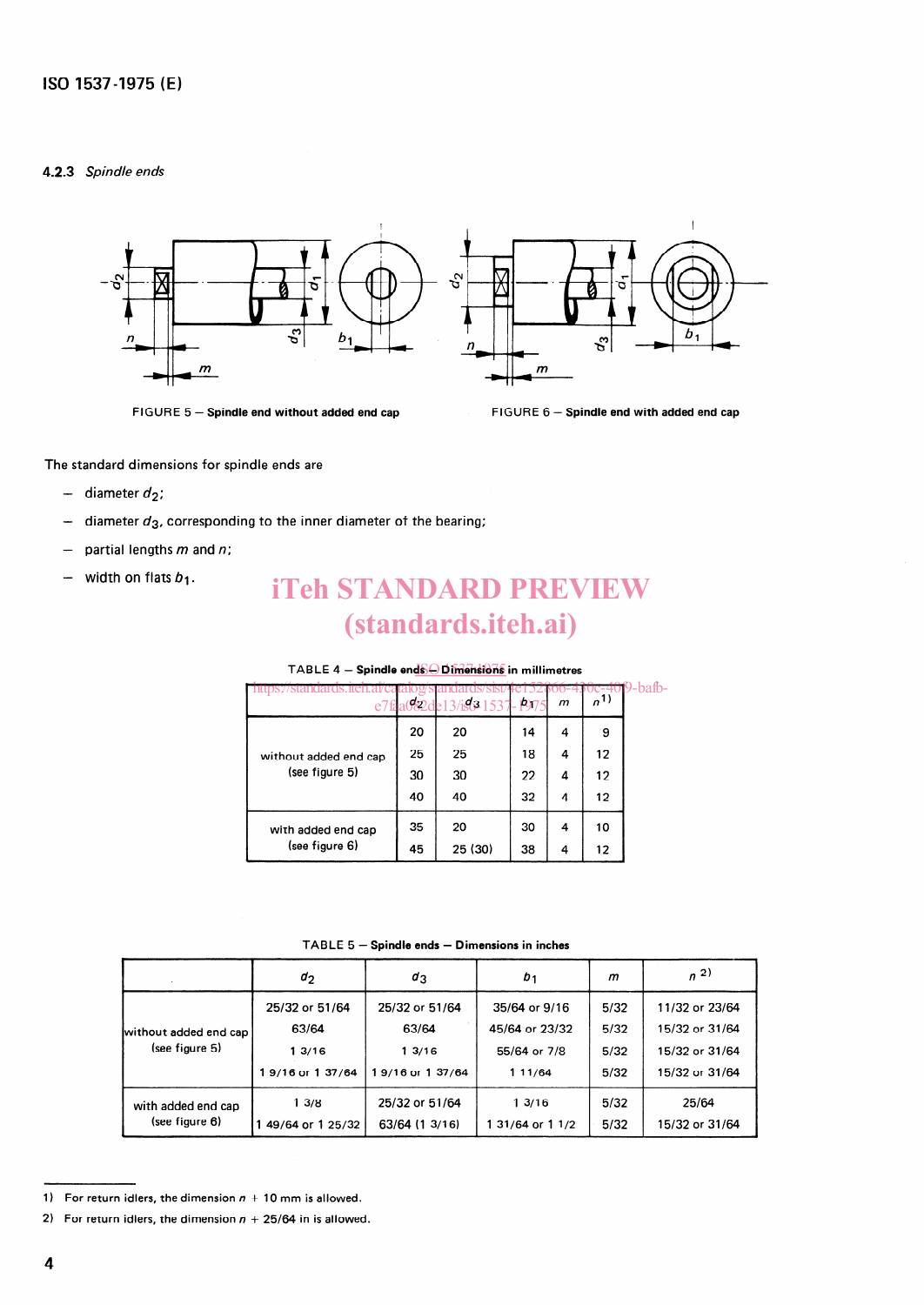### 4.3 Arrangement of carrying idlers<sup>1)</sup>

4.3.1 Angle of inclination  $\lambda$  of side idlers

### 4.3.1.1 DEFINITION

Angle of the axis of these idlers from the horizontal.

### **4.3.1.2 VALUES**

Values of the angle of inclination  $\lambda$  for the normal parts of the installation are given in table 6.

TABLE 6 - Values of the angle of inclination  $\lambda$ 

| For all standard<br>widths of belts | $20^{\circ}$ | $25^{\circ}$ | $30^\circ$ | $35^\circ$ | $45^{\circ}$ | (55° |
|-------------------------------------|--------------|--------------|------------|------------|--------------|------|
|-------------------------------------|--------------|--------------|------------|------------|--------------|------|

#### NOTES

1 In view of the developments in belt manufacturing techniques, when using angles greater than 30° the user shall satisfy himself that the belt will trough adequately on the idler set.

2 The 55' value shall not be used except for handling of special materials. iTeh STANDARD

### 4.3.2 Angle of tilt  $\varphi$  of side idlers

### (standards.iteh.ai)

### 4.3.2.1 DEFINITION

4.3.3 Gap between side idlers and centre idler

The gap between side idlers and the centre idler is 10 mm (25/64 in) maximum.

In Order to comply with this condition, it may be necessary, in certain cases, to adopt minor modifications in design, such as rounding or chamfering of spindie ends or to reduce dimension  $n$  as defined in 4.2.3.

In any case the distance  $n$  defined in 4.2.3 shall remain at 4 mm (5/32 in).

### 4.4 Idlers clearance

### 4.4.1 Definition

The gap between the periphery of idlers and the top of the idler transom or any other structural part (see figure 2).

### 4.4.2 Values

The minimum values for idlers clearances are given in table 7

### TABLE 7 - Minimum idlers clearances

| Angle formed by the projections of their axes and the axis,                        | <b>Idler diameters</b> | Minimum clearance a |    |                |
|------------------------------------------------------------------------------------|------------------------|---------------------|----|----------------|
| of the centre idler on the belt plane (see figure 2) compared 13/iso-1537-1975 mm  |                        | in                  | mm | in             |
| 4.3.2.2 VALUES                                                                     | 63,5 to 133            | 2 1/2 to 5 1/4      | 30 | 11/4           |
| If an angle of tilt $\varphi$ is required, it shall be chosen as a                 | 152,4 to 168,3         | 6 to 6 5/8          | 38 | 11/2           |
| function of the angle of inclination $\lambda$ and the belt speed,                 | 193,7                  | 75/8                | 50 | $\overline{2}$ |
| and shall be as small as practicable, and in any case not<br>more than $3^\circ$ . | 219.1                  | 85/8                | 60 | 23/8           |

<sup>1)</sup> The case where the axis of side idlers and centre idler are not in the same plane (staggered idlers) will be the subject of further consideration.